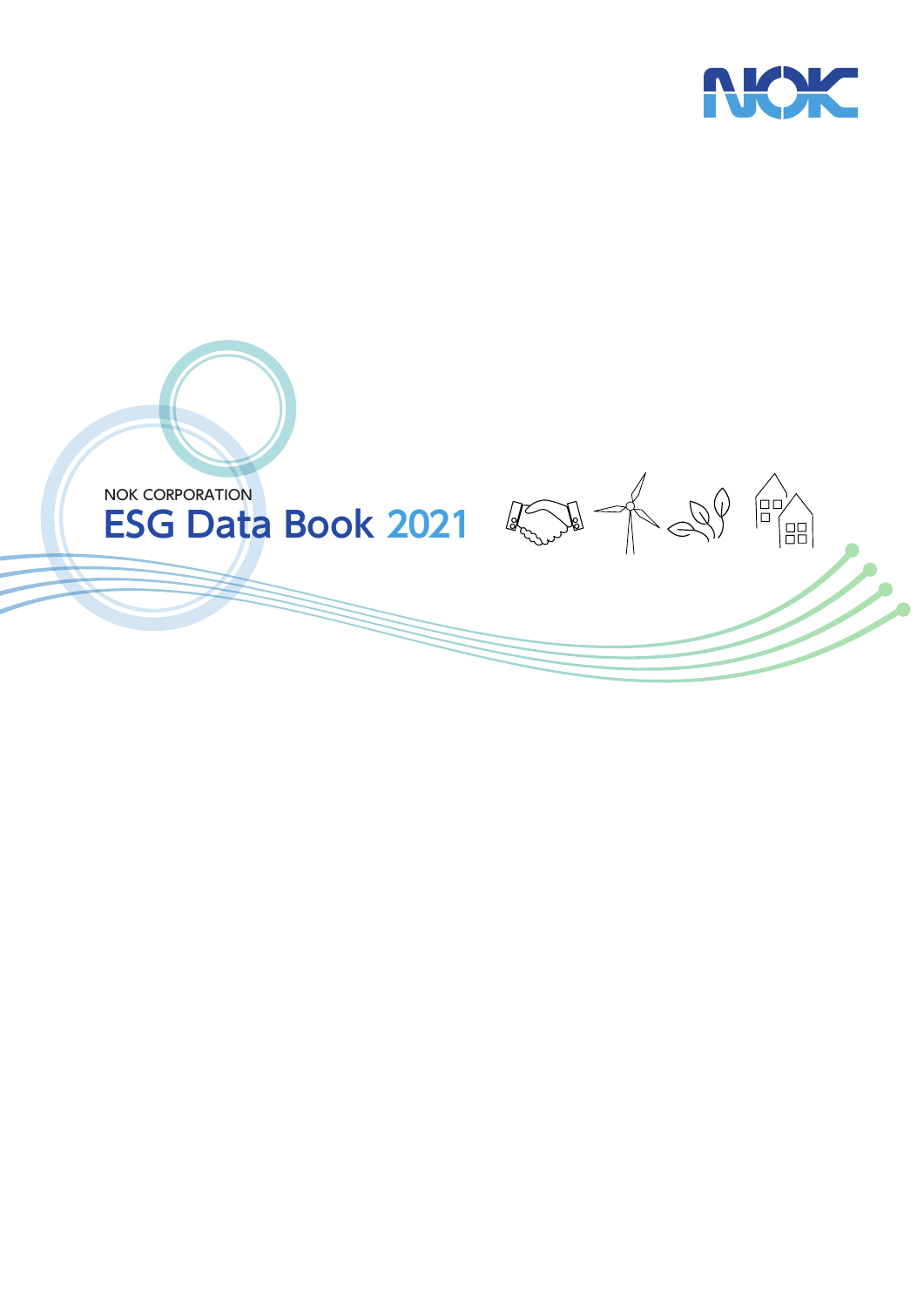| Number of labor-management |  |  |  |
|----------------------------|--|--|--|
|                            |  |  |  |

| conferences held                                                        |                                         |    |    | (As of March 31, 2021) |    |
|-------------------------------------------------------------------------|-----------------------------------------|----|----|------------------------|----|
|                                                                         | FY 2016 FY 2017 FY 2018 FY 2019 FY 2020 |    |    |                        |    |
| Number of<br><b>Central Labor</b><br>Management<br><b>Councils held</b> | 20                                      | 15 | 16 | 16                     | 17 |

| Composition of employees (by region)<br>(As of March 31, 2021) |        |                                         |        |        |        |  |  |
|----------------------------------------------------------------|--------|-----------------------------------------|--------|--------|--------|--|--|
|                                                                |        | FY 2016 FY 2017 FY 2018 FY 2019 FY 2020 |        |        |        |  |  |
| Japan                                                          | 9.807  | 10.158                                  | 10.789 | 11.001 | 11,017 |  |  |
| China                                                          | 14.683 | 12.774                                  | 11.681 | 10.913 | 9.383  |  |  |
| Southeast Asia                                                 | 23.003 | 19.891                                  | 18.651 | 17.395 | 16.194 |  |  |
| Europe and the<br><b>United States</b>                         | 688    | 706                                     | 1,130  | 1,183  | 1.405  |  |  |
| Total                                                          | 48.181 | 43.529                                  | 42.251 | 40.492 | 37.999 |  |  |

\* On a consolidated basis

### Composition of employees

| (by type of employment)<br>(As of March 31, 2021) |       |       |                                         |       |       |  |
|---------------------------------------------------|-------|-------|-----------------------------------------|-------|-------|--|
|                                                   |       |       | FY 2016 FY 2017 FY 2018 FY 2019 FY 2020 |       |       |  |
| Regular<br>employees                              | 3.143 | 3.248 | 3,419                                   | 3.529 | 3.676 |  |
| Non-regular<br>employees                          | 431   | 427   | 410                                     | 389   | 389   |  |
| <b>Total</b>                                      | 3.574 | 3.675 | 3.829                                   | 3.918 | 4.065 |  |

\* NOK non-consolidated / Only lists the Fukushima Plant and Kumamoto Plant, which are the major sites, no gender differences

\* NOK on a non-consolidated basis (including non-regular employees)

### Composition of employees

| (on the basis of gender) | (As of March 31, 2021)                  |       |       |       |       |
|--------------------------|-----------------------------------------|-------|-------|-------|-------|
|                          | FY 2016 FY 2017 FY 2018 FY 2019 FY 2020 |       |       |       |       |
| Male                     | 2.448                                   | 2.535 | 2.677 | 2.747 | 2.857 |
| Female                   | 695                                     | 713   | 742   | 782   | 819   |
| Total                    | 3.143                                   | 3.248 | 3.419 | 3.529 | 3.676 |

\* On a parent basis

| Average length of continuous service<br>(As of March 31, 2021) |                                         |      |                 |      |      |  |  |
|----------------------------------------------------------------|-----------------------------------------|------|-----------------|------|------|--|--|
|                                                                | FY 2016 FY 2017 FY 2018 FY 2019 FY 2020 |      |                 |      |      |  |  |
| Male                                                           | 17.1                                    | 17.1 | 16.9            | 17.1 | 17.3 |  |  |
| Female                                                         | 18.6                                    | 18.8 | 18.9            | 19.3 | 19.5 |  |  |
| Overall                                                        | 17.5                                    | 174  | 17 <sub>4</sub> | 176  | 17 R |  |  |

\* On a parent basis

#### Ratio of new employee's standard salary as

| <b>compared to the regional designated salary</b> (As of March 31, 2021) |  |  |  |                       |  |  |  |
|--------------------------------------------------------------------------|--|--|--|-----------------------|--|--|--|
| FY 2016 FY 2017 FY 2018 FY 2019 FY 2020                                  |  |  |  |                       |  |  |  |
| <b>Fukushima</b>                                                         |  |  |  | $-$ 132.9% 132.6%     |  |  |  |
| Kumamoto                                                                 |  |  |  | $-$   134.2%   133.7% |  |  |  |
|                                                                          |  |  |  |                       |  |  |  |

| Age 60s and over    |  |  |  |
|---------------------|--|--|--|
| * On a parent basis |  |  |  |

| Employee retention status<br>(As of March 31, 2021) |                                         |     |                 |     |  |  |
|-----------------------------------------------------|-----------------------------------------|-----|-----------------|-----|--|--|
|                                                     | FY 2016 FY 2017 FY 2018 FY 2019 FY 2020 |     |                 |     |  |  |
| Rate of turnover                                    | 1.2                                     | 1.1 | $1 \quad 1.3$ . | 1.0 |  |  |
| * On a parent basis                                 |                                         |     |                 |     |  |  |

### Rate of hiring of new female graduates

| for the managerial track<br>(As of March 31, 2021) |     |                                         |     |     |    |  |  |
|----------------------------------------------------|-----|-----------------------------------------|-----|-----|----|--|--|
|                                                    |     | FY 2016 FY 2017 FY 2018 FY 2019 FY 2020 |     |     |    |  |  |
| Hiring ratio                                       | 3.1 | 4.4                                     | 6.1 | 5.2 | 63 |  |  |
| * On a parent basis                                |     |                                         |     |     |    |  |  |

#### Number of new hires (total of new

| graduates and mid-career hires)<br>(As of March 31, 2021) |                                         |           |           |     |     |  |  |
|-----------------------------------------------------------|-----------------------------------------|-----------|-----------|-----|-----|--|--|
|                                                           | FY 2016 FY 2017 FY 2018 FY 2019 FY 2020 |           |           |     |     |  |  |
| Male                                                      |                                         |           |           | 134 | 98  |  |  |
| Female                                                    |                                         |           |           | 42  | 26  |  |  |
| Overall                                                   |                                         | $\bigcap$ | $\bigcap$ | 176 | 124 |  |  |
| * On a parent basis                                       |                                         |           |           |     |     |  |  |

### Number of turnovers

| (leaving on own volition)<br>(As of March 31, 2021) |                                         |          |                  |    |    |  |  |
|-----------------------------------------------------|-----------------------------------------|----------|------------------|----|----|--|--|
|                                                     | FY 2016 FY 2017 FY 2018 FY 2019 FY 2020 |          |                  |    |    |  |  |
| Male                                                |                                         |          |                  | 34 | 48 |  |  |
| Female                                              |                                         |          |                  | 12 | 18 |  |  |
| Overall                                             |                                         | $\Omega$ | $\left( \right)$ | 46 | 66 |  |  |
| * On a parent basis                                 |                                         |          |                  |    |    |  |  |

a pa

| Average age |                                         |      | (As of March 31, 2021) |      |      |
|-------------|-----------------------------------------|------|------------------------|------|------|
|             | FY 2016 FY 2017 FY 2018 FY 2019 FY 2020 |      |                        |      |      |
| Male        | 40                                      | 40   | 40                     | 40.1 | 40.3 |
| Female      | 38.9                                    | 39.5 | 39.8                   | 40.1 | 40.4 |
| Overall     | 39.7                                    | 39.9 | 39.9                   | 40.1 | 40.3 |

\* On a parent basis

### **Employee ratio by age** (As of March 31, 2021) FY 2016 FY 2017 FY 2018 FY 2019 FY 2020 Age 20s and under  $22.1\%$  20.7%  $\text{Age } 30s$  –  $-$  27.5% 27.3%  $\text{Age } 40s$  –  $-$  29.6% 29.1%  $\text{Age 50s}$   $20.5\%$  22.4%

### **Employee situation Labor-management relations**

| Ratio of women in managerial positions<br>(As of March 31, 2021) |                                         |  |  |                          |  |
|------------------------------------------------------------------|-----------------------------------------|--|--|--------------------------|--|
|                                                                  | FY 2016 FY 2017 FY 2018 FY 2019 FY 2020 |  |  |                          |  |
| <b>Domestic</b>                                                  |                                         |  |  | $0.52\%$ 0.82% 0.52%     |  |
| <b>Overseas</b>                                                  |                                         |  |  | 29.23%   28.10%   29.99% |  |
| * On a consolidated basis                                        |                                         |  |  |                          |  |

| Employment of disabled persons<br>(As of March 31, 2021) |                                         |      |      |      |      |
|----------------------------------------------------------|-----------------------------------------|------|------|------|------|
|                                                          | FY 2016 FY 2017 FY 2018 FY 2019 FY 2020 |      |      |      |      |
| Rate of<br>employment                                    | 1.98                                    | 2.06 | 2.06 | 2.06 | 2.03 |
| * On a parent basis                                      |                                         |      |      |      |      |

### **Diversity**

#### Number of employees who took

| nursing care leave | (As of March 31, 2021) |  |                                            |  |
|--------------------|------------------------|--|--------------------------------------------|--|
|                    |                        |  | FY2016   FY2017   FY2018   FY2019   FY2020 |  |
| Male               |                        |  |                                            |  |
| Female             |                        |  |                                            |  |
|                    |                        |  |                                            |  |

\* On a parent basis

| Number of persons reemployed<br>(As of March 31, 2021) |                                    |               |      |     |     |
|--------------------------------------------------------|------------------------------------|---------------|------|-----|-----|
|                                                        | FY2016 FY2017 FY2018 FY2019 FY2020 |               |      |     |     |
| Male                                                   | 202                                | 210           | -223 | 209 | 212 |
| Female                                                 | h                                  | $\mathcal{L}$ |      |     |     |

\* On a parent basis

#### Number of employees who

| took childcare leave | (As of March 31, 2021)                  |    |     |    |  |
|----------------------|-----------------------------------------|----|-----|----|--|
|                      | FY 2016 FY 2017 FY 2018 FY 2019 FY 2020 |    |     |    |  |
| Male                 |                                         |    |     |    |  |
| Female               | 47                                      | 53 | -53 | 60 |  |
| * On a parent basis  |                                         |    |     |    |  |

#### Hours worked per employee/Average

| number of days of annual paid leave taken (As of March 31, 2021) |  |  |  |  |
|------------------------------------------------------------------|--|--|--|--|
|                                                                  |  |  |  |  |

|                                                         | IFY 2016IFY 2017IFY 2018IFY 2019IFY 2020 |         |                 |       |      |
|---------------------------------------------------------|------------------------------------------|---------|-----------------|-------|------|
| <b>Actual total</b><br>hours worked per<br>employee     | 2,117.8                                  | 2.100.1 | 2,096.2 2,041.7 |       | 1953 |
| Overtime worked<br>per employee (on<br>an annual basis) | 273.8                                    | 256.1   | 253             | 205.8 | 117  |
| Average number<br>of days of annual<br>paid leave taken | 13.5                                     | 13.5    | 13.6            | 14.5  | 14.5 |
|                                                         |                                          |         |                 |       |      |

\* On a parent basis

### **Work-life Balance**

| Hiring of new graduates<br>(As of March 31, 2021) |                                         |     |     |     |     |
|---------------------------------------------------|-----------------------------------------|-----|-----|-----|-----|
|                                                   | FY 2016 FY 2017 FY 2018 FY 2019 FY 2020 |     |     |     |     |
| Male                                              | 102                                     | 87  | 115 | 117 | 92  |
| Female                                            | 23                                      | 25  | 32  | 34  | 25  |
| Overall                                           | 125                                     | 112 | 147 | 151 | 117 |
|                                                   |                                         |     |     |     |     |

#### \* On a parent basis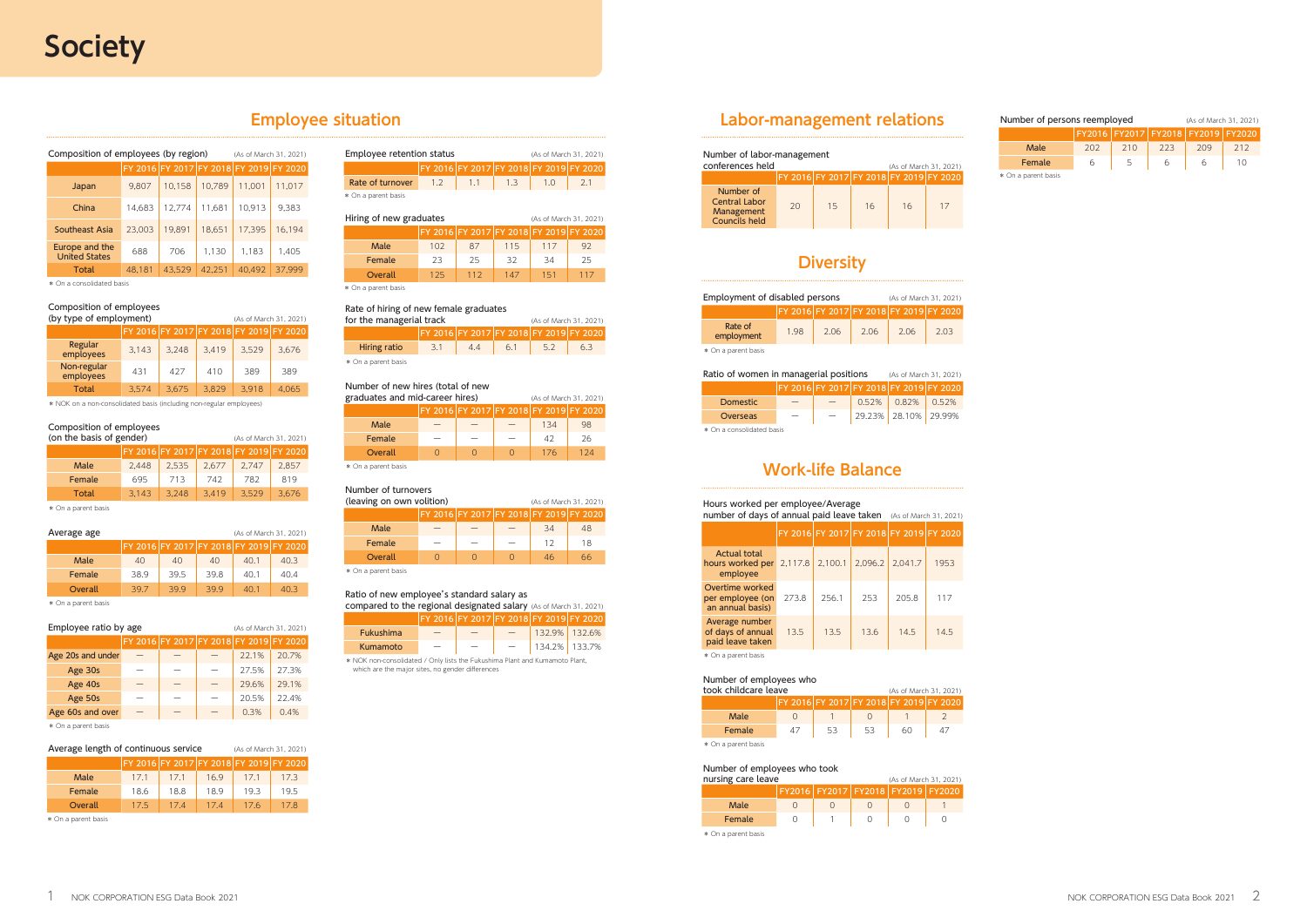### **List of quality management system certified companies**

| Country   | <b>Certified companies</b><br>(business divisions/business establishments) | <b>Operating site</b>                        | Type of<br>standards | Date of acquisition |
|-----------|----------------------------------------------------------------------------|----------------------------------------------|----------------------|---------------------|
|           | <b>NOK CORPORATION Oil Seal Division</b>                                   |                                              | <b>ISO 9001</b>      | 7-Mar-14            |
|           | Tenei Seal Industry Corporation                                            |                                              | <b>ISO 9001</b>      | 18-Dec-20           |
|           | Miharu Industry Corporation                                                |                                              | <b>ISO 9001</b>      | 12-Apr-21           |
|           | Tohoku Seal Industry Corporation                                           |                                              | <b>ISO 9001</b>      | 2-Apr-21            |
|           | Miyagi NOK Corporation                                                     |                                              | <b>ISO 9001</b>      | 15-Mar-21           |
|           | Nihonmatsu NOK Corporation                                                 |                                              | <b>ISO 9001</b>      | 3-Mar-21            |
|           | NOKMETAL Co., Ltd.                                                         |                                              | <b>ISO 9001</b>      | 14-Apr-21           |
|           |                                                                            | Kitaibaraki Plant                            | <b>ISO 9001</b>      | 3-Sep-07            |
|           | NOK CORPORATION Plastics & Polyurethane Division                           | Isohara Polyurethane Industry<br>Corporation | <b>ISO 9001</b>      | 15-Dec-14           |
|           |                                                                            | Shizuoka Plant                               | <b>ISO 9001</b>      | 9-Oct-13            |
|           |                                                                            | Nihonmatsu Plant                             | <b>ISO 9001</b>      | 9-Oct-13            |
|           | <b>NOK CORPORATION Gaskets &amp; Boots Division</b>                        | Tsukuba Plant                                | <b>ISO 9001</b>      | 9-Oct-13            |
| Japan     |                                                                            | MYK Corporation                              | <b>ISO 9001</b>      | 9-Oct-13            |
|           |                                                                            | Kikugawa Seal Industry Co., Ltd.             | <b>ISO 9001</b>      | 9-Oct-13            |
|           | <b>NOK CORPORATION Tokai Plant</b>                                         |                                              | <b>ISO 9001</b>      | 17-Oct-07           |
|           | <b>NOK CORPORATION Vibration Control Division</b>                          | Tottori Plant                                | <b>ISO 9001</b>      | 3-Jun-09            |
|           |                                                                            | TVC Co., Ltd.                                | <b>ISO 9001</b>      | 3-Jun-09            |
|           | NOK CORPORATION Precision Moldings & O-rings Division                      | Kumamoto Plant                               | <b>ISO 9001</b>      | 30-Sep-98           |
|           | Isshin Industries Corporation                                              |                                              | <b>ISO 9001</b>      | 28-Nov-11           |
|           | Kanasei Corporation                                                        |                                              | <b>ISO 9001</b>      | 13-Apr-11           |
|           | Saga NOK Corporation (Ureshino Plant)                                      |                                              | <b>ISO 9001</b>      | 7-Feb-01            |
|           | Saga NOK Corporation (Tosu Plant)                                          |                                              | <b>ISO 9001</b>      | 7-Nov-08            |
|           | <b>Kusu NOK Corporation</b>                                                |                                              | <b>ISO 9001</b>      | 27-Mar-04           |
|           | Kumamoto NOK Corporation                                                   |                                              | <b>ISO 9001</b>      | 24-Mar-04           |
|           | Nichinan NOK Corporation                                                   |                                              | <b>ISO 9001</b>      | 24-Mar-05           |
|           | Aso NOK Corporation                                                        |                                              | <b>ISO 9001</b>      | 25-Jun-08           |
|           |                                                                            | Oil Seal Production                          | <b>IATF 16949</b>    | 28-Jan-18           |
| Thailand  | Thai NOK Co., Ltd.                                                         | Vibration Control Production                 | IATF 16949           | 24-Jan-18           |
|           |                                                                            | Rubber Seal Production                       | <b>IATF 16949</b>    | $2$ -Feb-18         |
| Vietnam   | Vietnam NOK Co., Ltd.                                                      |                                              | <b>ISO 9001</b>      | 1-Sep-09            |
|           |                                                                            |                                              | <b>IATF 16949</b>    | 12-Dec-11           |
|           | P.T. NOK Indonesia                                                         |                                              | <b>IATF 16949</b>    | 26-Jul-17           |
| Indonesia | PT. NOK Freudenberg Sealing Technologies                                   |                                              | ISO 9001             | 10-July-18          |
|           |                                                                            |                                              | IATF 16949           | 13-Jun-18           |
|           | Wuxi NOK-Freudenberg Oil Seal Co., Ltd.                                    |                                              | <b>ISO 9001</b>      | 21-Mar-99           |
|           |                                                                            |                                              | IATF 16949           | 17-Apr-18           |
|           | Changchun NOK-Freudenberg Oil seal Co., Ltd.                               |                                              | IATF 16949           | 12-Jun-18           |
| China     | Taicang NOK-Freudenberg Sealing Products Co., Ltd.                         |                                              | ISO 9001             | 20-Feb-07           |
|           |                                                                            |                                              | IATF 16949           | 20-Jan-16           |
|           | NOK (Wuxi) Vibration Control China Co., Ltd.                               |                                              | <b>IATF 16949</b>    | 15-Mar-19           |
|           | NOK (Wuxi) Water Treatment Technology Co., Ltd.                            |                                              | ISO 9001             | 29-Oct-20           |

\* This list covers establishments engaged in seal production among overseas group companies.

### **Corporate Governance**

### Composition of the board of directors

|                                              | As at the end As at the end As at the end | of FY 2018   of FY 2019 | of FY 2020 |
|----------------------------------------------|-------------------------------------------|-------------------------|------------|
| Number of auditors                           |                                           |                         |            |
| Of which, the number<br>of outside directors |                                           |                         |            |
| Of which, the number<br>of female auditors   |                                           |                         |            |

#### Composition of auditors

|                                             | As at the end As at the end As at the end<br>of FY 2018 | of FY 2019 | of FY 2020 |
|---------------------------------------------|---------------------------------------------------------|------------|------------|
| Number of auditors                          |                                                         |            |            |
| Of which, the number<br>of outside auditors |                                                         |            |            |
| Of which, the number<br>of female auditors  |                                                         |            |            |

### Board of Statutory Auditors

|                                                            | As at the end As at the end As at the end<br>of FY 2018 | of FY 2019 1 | of FY 2020 |
|------------------------------------------------------------|---------------------------------------------------------|--------------|------------|
| Number of board of<br>statutory auditors'<br>meetings held |                                                         |              | 12         |
| Average attendance<br>rate                                 | 92.7%                                                   | 97.8%        | 98.3%      |

#### Board of Directors

|                                                                   | As at the end As at the end As at the end | of FY 2018   of FY 2019   of FY 2020 |       |
|-------------------------------------------------------------------|-------------------------------------------|--------------------------------------|-------|
| Number of board of<br>directors' meetings<br>held (Held on paper) | 14(0)                                     | 13(2)                                | 14(2) |
| Average attendance<br>rate                                        | 97.7%                                     | 98.2%                                | 100%  |

| Remuneration of Directors and Auditors<br>(Millions of yen) |         |                |     |  |  |
|-------------------------------------------------------------|---------|----------------|-----|--|--|
|                                                             | FY 2018 | <b>FY 2020</b> |     |  |  |
| <b>Directors</b>                                            | 296     | 289            | 317 |  |  |
| Of which, the number<br>of outside directors                | 12      | 12             |     |  |  |

• The directors' remuneration for FY 2019 includes remuneration granted to a board director who stepped down as a director as of October 31, 2019.

• The directors' remuneration for FY 2018 includes remuneration for one director who retired from the position of board director at the conclusion of the 112th Ordinary General Meeting of Shareholders held on June 27, 2018.

#### Auditors' Remuneration (Millions of yen)

| Auuituis Keillullelativil<br><i>(IVIILIIOHS OF YELL)</i> |                |         |         |  |  |
|----------------------------------------------------------|----------------|---------|---------|--|--|
|                                                          | <b>FY 2018</b> | FY 2019 | FY 2020 |  |  |
| <b>Number of Auditors</b>                                | 60             | 59      | 60      |  |  |
| Of which, the number<br>of outside auditors              | 18             | 18      |         |  |  |

• The directors' remuneration for FY 2020 includes remuneration for two auditors

#### **Political Donations** (Millions of yen)

| Composition of the Directors |              |        |  | who retired from the position of board director at the conclusion of the 114th<br>(As of March 31, 2021)<br>Ordinary General Meeting of Shareholders held on June 25, 2020. |                            |                            |         |                |
|------------------------------|--------------|--------|--|-----------------------------------------------------------------------------------------------------------------------------------------------------------------------------|----------------------------|----------------------------|---------|----------------|
|                              |              | Gender |  | Internal/External                                                                                                                                                           |                            |                            |         |                |
|                              | <b>Total</b> | Male   |  |                                                                                                                                                                             | Female   Internal External | <b>Political Donations</b> |         | (Millions of y |
| <b>Directors</b>             |              |        |  | 6                                                                                                                                                                           |                            | FY 2018                    | FY 2019 | <b>FY 2020</b> |
| <b>Operating Officer</b>     | 15           | 15     |  |                                                                                                                                                                             |                            | Result                     |         |                |

\* On a parent basis

|               |                |         | .              |
|---------------|----------------|---------|----------------|
|               | <b>FY 2018</b> | FY 2019 | <b>FY 2020</b> |
| <b>Result</b> |                |         |                |

No political donations have been made in the past ten years.

## **Governance**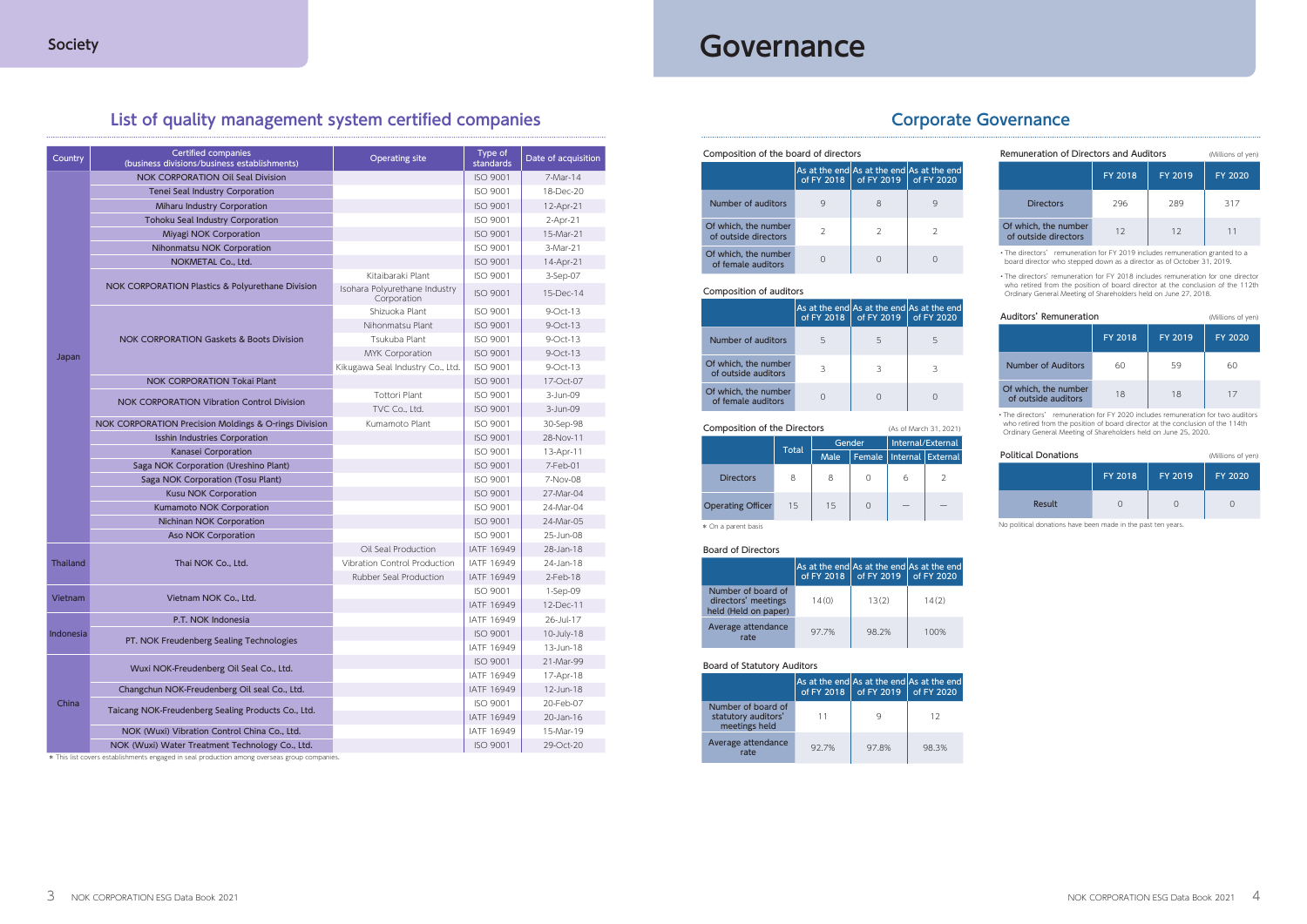### **Efforts to Enhance Corporate Governance**

|           | In the NOK Group, 98.5% of the plants/offices have obtained ISO14001.                        |                                               |                          |
|-----------|----------------------------------------------------------------------------------------------|-----------------------------------------------|--------------------------|
| Country   | ISO14001-certified companies                                                                 | Scope of application                          | Date of acquisition      |
|           |                                                                                              | Fukushima Plant, Fukushima Site               | $2-Mar-02$               |
|           |                                                                                              | Fukushima Plant, Nihonmatsu Site              | 1-Mar-03                 |
|           |                                                                                              | Kitaibaraki Plant                             | $2-Mar-11$               |
|           |                                                                                              | Isohara Plant                                 | 2-Mar-11                 |
|           |                                                                                              | Toyoda Plant                                  | $2-Mar-11$               |
|           | <b>NOK CORPORATION</b>                                                                       | Shirasawa Plant                               | 18-Apr-19                |
|           |                                                                                              | Fujisawa Plant / Shonan R&D Center            | $2-Mar-02$               |
|           |                                                                                              | Shizuoka Plant                                | 1-Mar-03                 |
|           |                                                                                              | Tokai Plant<br><b>Tottori Plant</b>           | 1-Mar-03                 |
|           |                                                                                              | Kumamoto Plant                                | 2-Mar-05<br>5-Mar-04     |
|           |                                                                                              | Headquarters Factory                          | 31-Mar-06                |
|           | Tenei Seal Industry Corporation                                                              | Fukushima Plant: Certified as NOK             | $2-Apr-12$               |
|           |                                                                                              | Nonodake Factory (Headquarters)               | 26-Jan-07                |
|           |                                                                                              | Kawamata Factory                              | 26-Jan-07                |
|           | NOKMETAL Co., Ltd.                                                                           | Kawamata Factory (Kogami)                     | 26-Jan-07                |
|           |                                                                                              | Kawamata Plant (Nihonmatsu): Certified as NOK | $2-Mar-11$               |
|           | Miyagi NOK Corporation                                                                       | Tome Plant                                    | 10-Mar-06                |
|           |                                                                                              | Miyazaki Plant                                | $2-Mar-06$               |
|           | <b>Miharu Industry Corporation</b>                                                           |                                               | 31-Mar-06                |
|           | <b>Tohoku Seal Industry Corporation</b>                                                      |                                               | 10-Feb-06                |
|           | Nihonmatsu NOK Corporation                                                                   | Certified as NOK                              | $2-Apr-12$               |
| Japan     | Isohara Polyurethane Industry Corporation<br><b>Isshin Industries Corporation</b>            | Certified as NOK                              | $2-Mar-14$<br>27-Mar-07  |
|           | Kanasei Corporation                                                                          | Fukushima Plant                               | 25-Feb-13                |
|           |                                                                                              | Head Office Plant: Certified as NOK           | 13-Mar-15                |
|           | Kikugawa Seal Industry Co., Ltd.                                                             | Honjo Plant: Certified as NOK                 | 18-Apr-19                |
|           | <b>MYK Corporation</b>                                                                       | Head Office Plant: Certified as NOK           | 2-Mar-11                 |
|           | TVC Co., Ltd.                                                                                |                                               | 9-Mar-07                 |
|           | Saga NOK Corporation                                                                         | Ureshino Plant                                | 14-Feb-07                |
|           |                                                                                              | <b>Tosu Plant</b>                             | 14-Apr-08                |
|           | Kumamoto NOK Corporation                                                                     | Headquarters Factory                          | 28-Mar-07                |
|           |                                                                                              | The First Factory                             | 28-Mar-07                |
|           | <b>Kusu NOK Corporation</b>                                                                  |                                               | 28-Mar-07                |
|           | Nichinan NOK Corporation                                                                     |                                               | 28-Mar-07                |
|           | <b>Aso NOK Corporation</b><br>NIPPON MEKTRON, LTD.                                           |                                               | 28-Mar-07<br>20-Mar-02   |
|           | MEKTEC-J Co., Ltd.                                                                           | Certified as NIPPON MEKTRON, LTD.             | 1-Apr-14                 |
|           | SYNZTEC CO., LTD.                                                                            |                                               | 17-Dec-99                |
|           | Kuki Roll Industry Co., Ltd.                                                                 |                                               | 17-Dec-99                |
|           |                                                                                              | Motomiya Plant                                | 29-Jun-18                |
|           | Tokiwa Industry Co., Ltd.                                                                    | Branch plant                                  | 29-Jun-18                |
|           | NOK KLUEBER CO., LTD.                                                                        |                                               | 8-Mar-02                 |
|           | UNIMATEC CO., LTD.                                                                           | The First Factory                             | 8-Feb-12                 |
|           | NOK Elastomers Processing Co., Ltd.                                                          |                                               | 16-Aug-06                |
|           | NOK Fugaku Engineering Co., Ltd.                                                             |                                               | 21-Aug-02                |
|           | Thai NOK Co., Ltd.                                                                           | Panthong Plant<br>Bangpakong Plant            | 16-Jul-07<br>16-Jul-07   |
| Thailand  | Mektec Manufacturing Corporation (Thailand) Ltd.                                             |                                               | 6-Sep-00                 |
|           | Mektec Precision Component (Thailand) Ltd.                                                   |                                               | $2$ -Jan-04              |
| Malaysia  | Synztec (Malaysia) Sdn. Bhd.                                                                 |                                               | $4$ -Dec-03              |
|           | Vietnam NOK Co., Ltd.                                                                        |                                               | 1-Sep-09                 |
| Vietnam   | Mektec Manufacturing Corporation (Vietnam) Ltd.                                              |                                               | 17-Jan-19                |
|           | Synztec Vietnam Co., Ltd.                                                                    |                                               | 24-Jan-17                |
|           | PT. NOK Indonesia                                                                            |                                               | 12-Oct-04                |
| Indonesia | PT. NOK Freudenberg Sealing Technologies                                                     |                                               | 15-Oct-07                |
|           | PT. NOK Precision Component Batam                                                            |                                               | 3-Dec-02                 |
|           | Wuxi NOK-Freudenberg Oil Seal Co., Ltd.                                                      |                                               | $3$ -Dec-03              |
|           | Changchun NOK-Freudenberg Oil seal Co., Ltd.<br>NOK (Wuxi) Vibration Control China Co., Ltd. |                                               | 22-Jun-06<br>5-May-08    |
|           |                                                                                              |                                               | Scheduled to acquire the |
|           | NOK (Wuxi) Water Treatment Technology Co., Ltd.                                              |                                               | ISO14001 in FY 2022      |
| China     |                                                                                              | Nanping Plant                                 | 26-Jun-02                |
|           | Mektec Manufacturing Corporation (Zhuhai) Ltd.                                               | Longshan Plant                                | 26-Jun-02                |
|           | Mektec Manufacturing Corporation (Suzhou) Ltd.                                               |                                               | 31-May-06                |
|           | Synztec Precision Parts (Shenzhen) Co., Ltd.                                                 |                                               | 25-Dec-02                |
|           | Synztec Precision Parts (Shanghai) Co., Ltd.                                                 |                                               | 12-Nov-06                |
| Taiwan    | <b>Mektec Corporation</b>                                                                    | Kaohsiung Plant<br>Tainan Plant               | 29-Nov-00                |
|           |                                                                                              |                                               | 29-Nov-00                |

5 NOK CORPORATION ESG Data Book 2021 6

\* This list covers establishments engaged in seal production among overseas group companies.

## **List of ISO14001-certified companies**

# **Governance Environment**

| <b>Year Month</b> |                                                          | Policy                                                                                                                        | Purpose                                                                                                                           |  |  |
|-------------------|----------------------------------------------------------|-------------------------------------------------------------------------------------------------------------------------------|-----------------------------------------------------------------------------------------------------------------------------------|--|--|
| 2004              | Apr.                                                     | Established the Crisis Management Office                                                                                      | Preventing and minimizing negative impacts on business conti-<br>nuity.                                                           |  |  |
|                   | Jul.                                                     | Established Accounting Audit Division                                                                                         | Established as an internal audit department                                                                                       |  |  |
| 2006   May.       |                                                          | Established Basic Policy for Internal Control System                                                                          | Established Basic Policy for Internal Control System                                                                              |  |  |
|                   |                                                          | Enacted the NOK Charter of Corporate Behavior                                                                                 | Enacted and declared Management Principles, Management<br>Policies, and Principles of Corporate Behavior.                         |  |  |
|                   | Aug.                                                     | Enacted the Behavioral Guidelines Concerning Employee<br>Compliance.                                                          | Enacted and disseminated guidelines on matters to be com-<br>plied with by employees.                                             |  |  |
|                   |                                                          | Established Compliance Rules                                                                                                  | Established handling of compliance with laws and regulations<br>and company rules and regulations                                 |  |  |
| 2007   Mar.       |                                                          | Established Risk Management Rules                                                                                             | Established how to deal with business risks and emergencies                                                                       |  |  |
|                   | Oct.                                                     | Established Management Rules for Internal Control Subsid-<br>jaries                                                           | Established matters to be instructed to subsidiaries and mat-<br>ters to be observed by subsidiaries                              |  |  |
|                   |                                                          | Established Internal Control Rules for financial reporting                                                                    | Established methods for establishing and evaluating internal<br>control related to financial reporting                            |  |  |
| 2008              | Established the Internal Control Audit Committee<br>Jan. |                                                                                                                               | Development of an internal control system, audit of its opera-<br>tional status and proper maintenance.                           |  |  |
| 2009              | Jun.                                                     | Introduced the Executive Officer System.                                                                                      | Separation of management oversight and executive functions,<br>and the establishment of an agile management system.               |  |  |
|                   |                                                          | Changed the term of office of directors to one year.                                                                          | Separation of management oversight and executive functions,<br>and the establishment of an agile management system.               |  |  |
|                   |                                                          | Revised the executive compensation system.                                                                                    | Introduction of long-term performance-based and perfor-<br>mance-linked compensation system.                                      |  |  |
| 2013              | Jul.                                                     | Established Internal Control Rules                                                                                            | Integrated "Internal Control Subsidiary Management Rules" and<br>other internal control related regulations                       |  |  |
| 2015              | Jun.                                                     | Established the Risk Management Committee                                                                                     | Minimizing risk probability and losses through cross-organiza-<br>tional verification and evaluation.                             |  |  |
|                   |                                                          | One external director took office                                                                                             | Strengthening the management oversight function.                                                                                  |  |  |
| 2016              | Apr.                                                     | Installed a whistle-blowing system (including Domestic<br>Group Companies)                                                    | Created a whistle-blowing system by establishing the Whis-<br>tle-Blowing Hotline (in and outside of the company)                 |  |  |
|                   | May.                                                     | Started assessing the effectiveness of the Board of Directors.                                                                | Improving the effectiveness of the Board of Directors                                                                             |  |  |
|                   | Jun.                                                     | Increased the number of external directors to two.                                                                            | Strengthening the management oversight function.                                                                                  |  |  |
|                   | Oct.                                                     | Established the CSR Committee                                                                                                 | Raising the awareness of CSR throughout the company and<br>promoting effective CSR activities.                                    |  |  |
|                   |                                                          | Established the Central BCM Committee.                                                                                        | Increasing the effectiveness of the business continuity plan and<br>contributing to the improvement of corporate value.           |  |  |
| 2017              | Jan.                                                     | Established Seals Segment BCM Committee                                                                                       | Built and maintained BCM within the segment as a sub-organi-<br>zation of the Central BCM Committee                               |  |  |
|                   | Mar.                                                     | Established Electronics Segment BCM Committee                                                                                 | Built and maintained BCM within the segment as a sub-organi-<br>zation of the Central BCM Committee                               |  |  |
| 2019              | Jan.                                                     | <b>Business Continuity Management Rules</b>                                                                                   | Established Business Continuity Management System                                                                                 |  |  |
|                   | Jul.                                                     | The Management Oversight Council (composed of the President<br>and Representative Director, external directors and auditors). | Check, assessment and advice on key management issues and<br>serious risks.                                                       |  |  |
| 2020              | Oct.                                                     | Expanded the installation of the whistle-blowing system (at<br>group companies in China excluding Taiwan and Hong Kong)       | Strengthened the whistle-blowing system by expanding the estab-<br>lishment of the Whistle-Blowing Hotline at some overseas bases |  |  |
| 2021              | May.                                                     | Established the ESG Committee                                                                                                 | Promoted the company's continued sustainable growth and the<br>implementation of responsible initiatives                          |  |  |
|                   |                                                          |                                                                                                                               |                                                                                                                                   |  |  |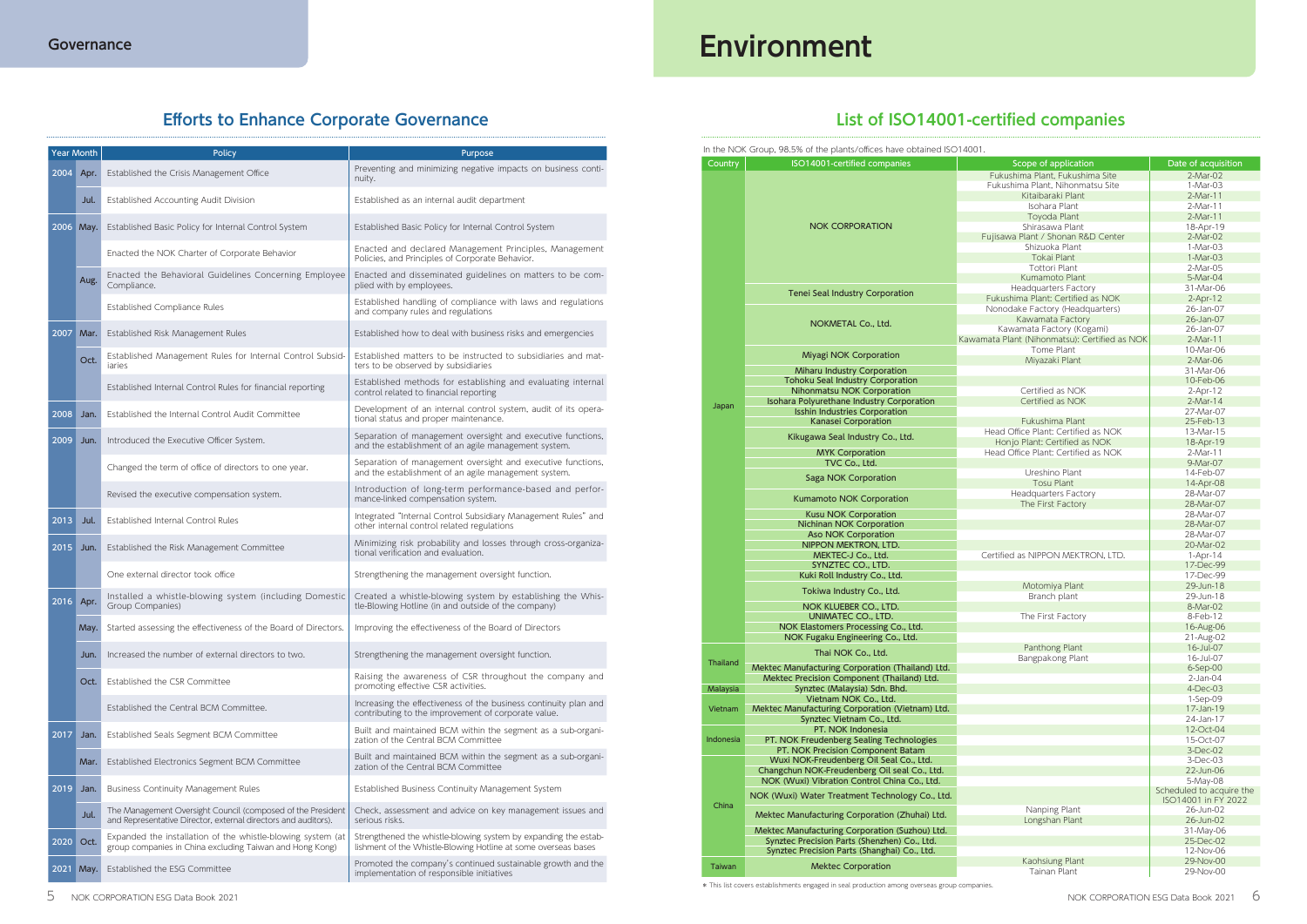### **Environmental Performance Data**

| <b>INPUT</b>                                                                                  |                                           |                    |                     |         |         |         |
|-----------------------------------------------------------------------------------------------|-------------------------------------------|--------------------|---------------------|---------|---------|---------|
| Item<br>Total consumption of raw materials<br>Rubber<br>Compounding ingredients and adhesives |                                           | Scope of Coveragew | <b>Unit</b>         | FY 2018 | FY 2019 | FY 2020 |
|                                                                                               |                                           | Non-consolidated   | 1,000 tons          | 96      | 91      | 81      |
|                                                                                               |                                           | Non-consolidated   | 1,000 tons          | 14      | 13      | 12      |
|                                                                                               |                                           | Non-consolidated   | 1,000 tons          | 12      | 11      | 10      |
|                                                                                               | <b>Plastics</b>                           | Non-consolidated   | 1,000 tons          |         |         |         |
|                                                                                               | <b>Metals</b>                             | Non-consolidated   | 1,000 tons          | 69      | 66      | 58      |
|                                                                                               | Total energy consumption                  | Non-consolidated   | T.J                 | 875     | 897     | 832     |
|                                                                                               |                                           | Consolidated       | $T_{\cdot}$         | 13,436  | 12,846  | 11,899  |
|                                                                                               |                                           | Non-consolidated   | T.J                 | 791     | 813     | 756     |
|                                                                                               | <b>Electricity</b>                        | Consolidated       | TJ                  | 12,660  | 12,139  | 11,273  |
|                                                                                               | <b>Fuels</b>                              | Non-consolidated   | T.J                 | 84      | 84      | 75      |
|                                                                                               |                                           | Consolidated       | $T_{\cdot}$         | 776     | 707     | 627     |
|                                                                                               | Total water withdrawals                   | Non-consolidated   | $1,000 \text{ m}^3$ | 435     | 393     | 358     |
|                                                                                               |                                           | Consolidated       | $1,000 \text{ m}^3$ | 9,414   | 8,768   | 8,254   |
|                                                                                               | <b>City Water</b>                         | Non-consolidated   | $1,000 \text{ m}^3$ | 337     | 295     | 282     |
|                                                                                               |                                           | Consolidated       | $1,000 \text{ m}^3$ | 4,984   | 4,610   | 4,488   |
|                                                                                               | <b>Industrial Water</b>                   | Non-consolidated   | $1,000 \text{ m}^3$ | 32      | 27      | 18      |
|                                                                                               |                                           | Consolidated       | $1,000 \text{ m}^3$ | 3,985   | 3,879   | 3,509   |
|                                                                                               | <b>Ground Water</b>                       | Non-consolidated   | $1,000 \text{ m}^3$ | 66      | 70      | 58      |
|                                                                                               |                                           | Consolidated       | $1,000 \text{ m}^3$ | 445     | 279     | 257     |
|                                                                                               | Consumption of substances subject to PRTR | Non-consolidated   | 1,000 tons          | 1.2     | 1.4     | 1.2     |

OUTPUT

| Item                                 |                                         | <b>Aggregation range</b>                             |  |  |
|--------------------------------------|-----------------------------------------|------------------------------------------------------|--|--|
|                                      | Raw Materials                           | On a parent basis                                    |  |  |
| <b>INPUT</b>                         | Energy                                  | NOK Group consolidated                               |  |  |
|                                      | Water                                   | NOK Group consolidated                               |  |  |
|                                      | Environmentally hazardous<br>substances | NOK Group consolidated (Japan)                       |  |  |
|                                      | Gas emissions                           | NOK Group consolidated<br>(in Japan for NOx and SOx) |  |  |
| <b>OUTPUT</b>                        | wastewater                              | NOK Group consolidated                               |  |  |
|                                      | Industrial waste, etc.                  | NOK Group consolidated                               |  |  |
|                                      | Environmentally hazardous<br>substances | NOK Group consolidated (Japan)                       |  |  |
| Targets and                          | $CO2$ emissions                         | NOK Group consolidated                               |  |  |
| <b>Results</b>                       | CO <sub>2</sub> emissions intensity     | NOK Group consolidated (Japan)                       |  |  |
|                                      | Scope 3                                 | NOK Group consolidated                               |  |  |
|                                      | GHG (CO <sub>2</sub> )                  | NOK Group consolidated                               |  |  |
|                                      | GHG (other than CO2)                    | NOK Group consolidated (Japan)                       |  |  |
|                                      | Waste discharge amount                  | NOK Group consolidated (Japan)                       |  |  |
| <b>Targets and</b><br><b>Results</b> | Landfill disposal amount                | NOK Group consolidated (Japan)                       |  |  |
|                                      | Recycling rate                          | NOK Group consolidated (Japan)                       |  |  |
| Targets and                          | Total water withdrawals                 | NOK Group consolidated                               |  |  |
| <b>Results</b>                       | wastewater                              | NOK Group consolidated                               |  |  |
|                                      | Water Risk Assessment                   | NOK Group consolidated                               |  |  |
| Targets and<br><b>Results</b>        | VOC emissions into the<br>atmosphere    | NOK Group consolidated                               |  |  |
|                                      | FY 2020 PRTR Results                    | NOK Group consolidated (Japan)                       |  |  |
| nvironmental<br>accounting           | Various costs                           | On a parent basis                                    |  |  |
|                                      | Raw Materials                           | On a parent basis                                    |  |  |
| <b>INPUT</b>                         | Energy                                  | NOK Group consolidated                               |  |  |
|                                      | Water                                   | NOK Group consolidated                               |  |  |
|                                      | <b>PRTR</b> results                     | On a parent basis                                    |  |  |
|                                      | CO <sub>2</sub> emissions               | NOK Group consolidated                               |  |  |
|                                      | <b>NOx</b>                              | NOK Group consolidated (Japan)                       |  |  |
|                                      | SOx                                     | NOK Group consolidated (Japan)                       |  |  |
| OUTPUT                               | VOC emissions into the<br>atmosphere    | NOK Group consolidated                               |  |  |
|                                      | wastewater                              | NOK Group consolidated (in Japan for BOD)            |  |  |
|                                      | Industrial waste, etc.                  | NOK Group consolidated                               |  |  |
|                                      | <b>PRTR</b> results                     | On a parent basis                                    |  |  |

| Item                                      |                                         | <b>Scope of Coverage</b>                | Unit                |                | FY 2019  | FY 2020        |
|-------------------------------------------|-----------------------------------------|-----------------------------------------|---------------------|----------------|----------|----------------|
| Total $CO2$ emissions (Scope 1 + Scope 2) |                                         | Non-consolidated                        | 1,000 tons of $CO2$ | 48             | 49       | 42             |
|                                           |                                         | Consolidated                            | 1.000 tons of $CO2$ | 774            | 722      | 640            |
|                                           | Scope 1                                 | Non-consolidated<br>1.000 tons of $CO2$ |                     | 5              | 5        | $\overline{4}$ |
|                                           |                                         | Consolidated                            | 1.000 tons of $CO2$ | 46             | 43       | 38             |
|                                           |                                         | Non-consolidated                        | 1.000 tons of $CO2$ | 43             | 44       | 37             |
| Scope 2<br>Scope 3*                       |                                         | Consolidated                            | 1.000 tons of $CO2$ | 728            | 679      | 602            |
|                                           |                                         | Consolidated                            | 1.000 tons of $CO2$ | 192            | 268      | 269            |
| <b>NO<sub>x</sub></b>                     |                                         | Non-consolidated                        | kg                  | $\Omega$       | $\Omega$ | $\Omega$       |
|                                           |                                         | Consolidated (Japan)                    | kg                  | 23,142         | 23,490   | 23,072         |
| SO <sub>x</sub>                           |                                         | Non-consolidated                        | kg                  | 130            | 145      | 133            |
|                                           |                                         | Consolidated (Japan)                    | kg                  | 2,987          | 3.784    | 2.973          |
|                                           | <b>VOC</b> emissions                    | Non-consolidated                        | 1,000 tons          | 0.8            | 0.5      | 0.5            |
|                                           |                                         | Consolidated                            | 1,000 tons          | 3.9            | 3.3      | 3.0            |
|                                           | Emissions of substances subject to PRTR | Non-consolidated                        | $\ddagger$          | 134            | 19       | 15             |
| <b>Total wastewater</b>                   |                                         | Non-consolidated                        | $1.000 \text{ m}^3$ | 241            | 192      | 190            |
|                                           |                                         | Consolidated                            | $1,000 \text{ m}^3$ | 7,809          | 7,386    | 6,484          |
|                                           | <b>River/Lake</b>                       | Non-consolidated                        | $1.000 \text{ m}^3$ | 232            | 174      | 178            |
|                                           |                                         | Consolidated                            | $1,000 \text{ m}^3$ | 3,409          | 3,503    | 2,602          |
|                                           | sewage system                           | Non-consolidated                        | $1,000 \text{ m}^3$ | 9              | 17       | 13             |
|                                           |                                         | Consolidated                            | $1,000 \text{ m}^3$ | 4,401          | 3,883    | 3,881          |
| <b>BOD</b> load                           |                                         | Non-consolidated                        | ŧ                   | 1.46           | 1.32     | 1.34           |
|                                           |                                         | Consolidated (Japan)                    | $\ddagger$          | 4.68           | 5.16     | 5.36           |
|                                           | Industrial waste                        | Non-consolidated                        | 1,000 tons          | 3              | 3        | 3              |
|                                           |                                         | Consolidated                            | 1,000 tons          | 57             | 51       | 46             |
|                                           | Amount of waste recycled                | Non-consolidated                        | 1.000 tons          | 3              | 3        | 3              |
|                                           |                                         | Consolidated                            | 1,000 tons          | 50             | 40       | 41             |
|                                           | Landfill disposal amount                | Non-consolidated                        | 1.000 tons          | 0.03           | 0.05     | 0.02           |
|                                           |                                         | Consolidated                            | 1,000 tons          | $\overline{7}$ | 11       | 5              |
|                                           | <b>Valuable waste</b>                   | Non-consolidated                        | 1,000 tons          | 6              | 6        | 5              |
|                                           |                                         | Consolidated                            | 1,000 tons          | 48             | 43       | 37             |
|                                           |                                         | Non-consolidated                        | %                   | 99.7           | 99.4     | 99.7           |
| <b>Recycling rate</b>                     |                                         | Consolidated                            | %                   | 93.0           | 88.1     | 94.0           |

Scope 3 for FY 2018: The aggregation range shall cover categories 1, 2, 3, 4, 5, 6, 7, 8, 13 and 14. FY 2019 to<br>FY 2019 to FY 2020: The aggregation range shall cover categories 1, 2, 3, 4, 5, 6, 7, 8, 13, 14 and 15.<br>Catego

|  | Page                                  |                                                  | <b>Item</b>                          |                                         | <b>Aggregation range</b>                     |
|--|---------------------------------------|--------------------------------------------------|--------------------------------------|-----------------------------------------|----------------------------------------------|
|  |                                       |                                                  |                                      | Raw Materials                           | On a parent basis                            |
|  |                                       |                                                  |                                      | Energy                                  | NOK Group consolida                          |
|  |                                       |                                                  | <b>INPUT</b>                         | Water                                   | NOK Group consolida                          |
|  | P.57                                  | Input materials and industrial                   |                                      | Environmentally hazardous<br>substances | NOK Group consolidated                       |
|  |                                       | waste associated with<br>business activities     |                                      | Gas emissions                           | NOK Group consolida<br>(in Japan for NOx and |
|  |                                       |                                                  | wastewater                           | NOK Group consolida                     |                                              |
|  |                                       |                                                  | <b>OUTPUT</b>                        | Industrial waste, etc.                  | NOK Group consolida                          |
|  |                                       |                                                  |                                      | Environmentally hazardous<br>substances | NOK Group consolidated                       |
|  |                                       |                                                  | <b>Targets and</b>                   | $CO2$ emissions                         | NOK Group consolida                          |
|  | P.60                                  |                                                  | <b>Results</b>                       | CO <sub>2</sub> emissions intensity     | NOK Group consolidated                       |
|  |                                       | <b>Measures against Climate</b><br>Change        |                                      | Scope 3                                 | NOK Group consolida                          |
|  |                                       |                                                  |                                      | GHG (CO <sub>2</sub> )                  | NOK Group consolida                          |
|  |                                       |                                                  |                                      | GHG (other than CO2)                    | NOK Group consolidated                       |
|  |                                       |                                                  |                                      | Waste discharge amount                  | NOK Group consolidated                       |
|  | P.63<br><b>Waste Recycling</b>        | <b>Resource Conservation and</b>                 | <b>Targets and</b><br><b>Results</b> | Landfill disposal amount                | NOK Group consolidated                       |
|  |                                       |                                                  |                                      | Recycling rate                          | NOK Group consolidated                       |
|  |                                       |                                                  | <b>Targets and</b>                   | Total water withdrawals                 | NOK Group consolida                          |
|  | P.65                                  | <b>Conservation of Water</b><br><b>Resources</b> | <b>Results</b>                       | wastewater                              | NOK Group consolida                          |
|  |                                       |                                                  |                                      | Water Risk Assessment                   | NOK Group consolida                          |
|  |                                       | Measures on Substances of                        | <b>Targets and</b><br><b>Results</b> | VOC emissions into the<br>atmosphere    | NOK Group consolida                          |
|  | P.67                                  | Concern                                          |                                      | FY 2020 PRTR Results                    | NOK Group consolidated                       |
|  | P.68                                  | Environmentally friendly<br>products             | Environmental<br>accounting          | Various costs                           | On a parent basis                            |
|  |                                       |                                                  |                                      | Raw Materials                           | On a parent basis                            |
|  |                                       |                                                  |                                      | Energy                                  | NOK Group consolida                          |
|  |                                       |                                                  | <b>INPUT</b>                         | Water                                   | NOK Group consolida                          |
|  |                                       |                                                  |                                      | PRTR results                            | On a parent basis                            |
|  |                                       |                                                  |                                      | CO <sub>2</sub> emissions               | NOK Group consolida                          |
|  | <b>Environmental Performance Data</b> |                                                  |                                      | <b>NOx</b>                              | NOK Group consolidated                       |
|  |                                       |                                                  |                                      | SOx                                     | NOK Group consolidated                       |
|  |                                       |                                                  | <b>OUTPUT</b>                        | VOC emissions into the<br>atmosphere    | NOK Group consolida                          |
|  |                                       |                                                  |                                      | wastewater                              | NOK Group consolidated (in Ja                |
|  |                                       |                                                  |                                      | Industrial waste, etc.                  | NOK Group consolida                          |
|  |                                       |                                                  |                                      | PRTR results                            | On a parent basis                            |

\* The aggregation range was changed for some parts since last fiscal year.

### **Environmental Performance Results Aggregation range**